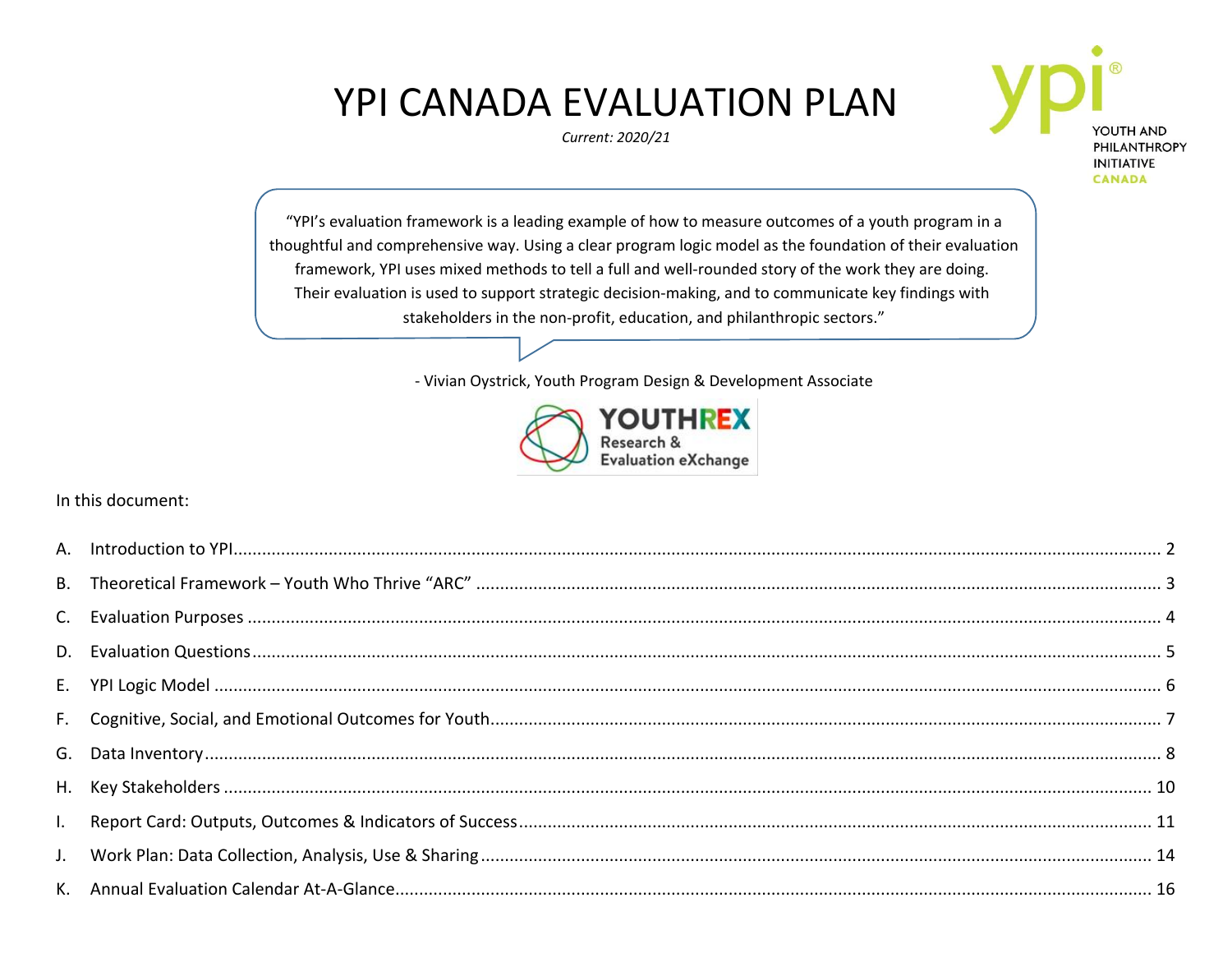## <span id="page-1-0"></span>A. Introduction to YPI

YPI is on a mission to grow compassionate communities by purposefully connecting youth to social issues, local charities, and philanthropy at a pivotal stage in their adolescence.

Created in 2002 by the Toskan Casale Foundation in Toronto, YPI has evolved into an internationally-recognized, multi-award-winning secondary school program with 600,000 youth alumni across Canada, the United Kingdom, and New York. We have a proven track record of achieving immediate, medium, and long-term outcomes for youth, teachers, schools, charities, and communities, and have been [studied as a best practice in](https://pfc.ca/wp-content/uploads/2018/01/pfc-outsized-impact-sept2016-en.pdf)  [systems-level change](https://pfc.ca/wp-content/uploads/2018/01/pfc-outsized-impact-sept2016-en.pdf).

In 2016, YPI Canada was launched as a public grant-making charity, to meet the growing demand from schools. We are incredibly proud of our partnerships, and of the sheer scale and depth of impact we have achieved with and for young people, educators, schools, charities, and communities across Canada.

The specific goals of the Youth and Philanthropy Initiative are to:

- Provide financial assistance ("YPI Grants") to charities that operate in our students' local communities
- Provide students with an inclusive, academic experience that increases their motivation and ability to participate in community issues
- Provide students with the opportunity to directly assist a community-based charity of their choice
- Provide teachers with classroom-ready resources that will engage their students in civic life and current local issues, enhance their ability to meet and exceed mandated curriculum expectations, and deeply enrich their students' learning experience

Objectives of the program are to:

- Direct funds to local charities through student-driven decision-making and advocacy
- Introduce young people to philanthropy and instill philanthropic values
- Encourage young people to become and remain involved in assisting others and their communities
- Provide students with an experience both in relating to the charitable community and in making grants to local social service charities
- Ensure young people are exposed to, and understand, the different social service issues affecting their communities; provide students with the knowledge and skills to confidently research and interact with local charities
- Expose students to the various ways in which they themselves can use their skills to support local charities
- Develop students' critical thinking and evaluation skills so that they are able to understand how effective social service charities are at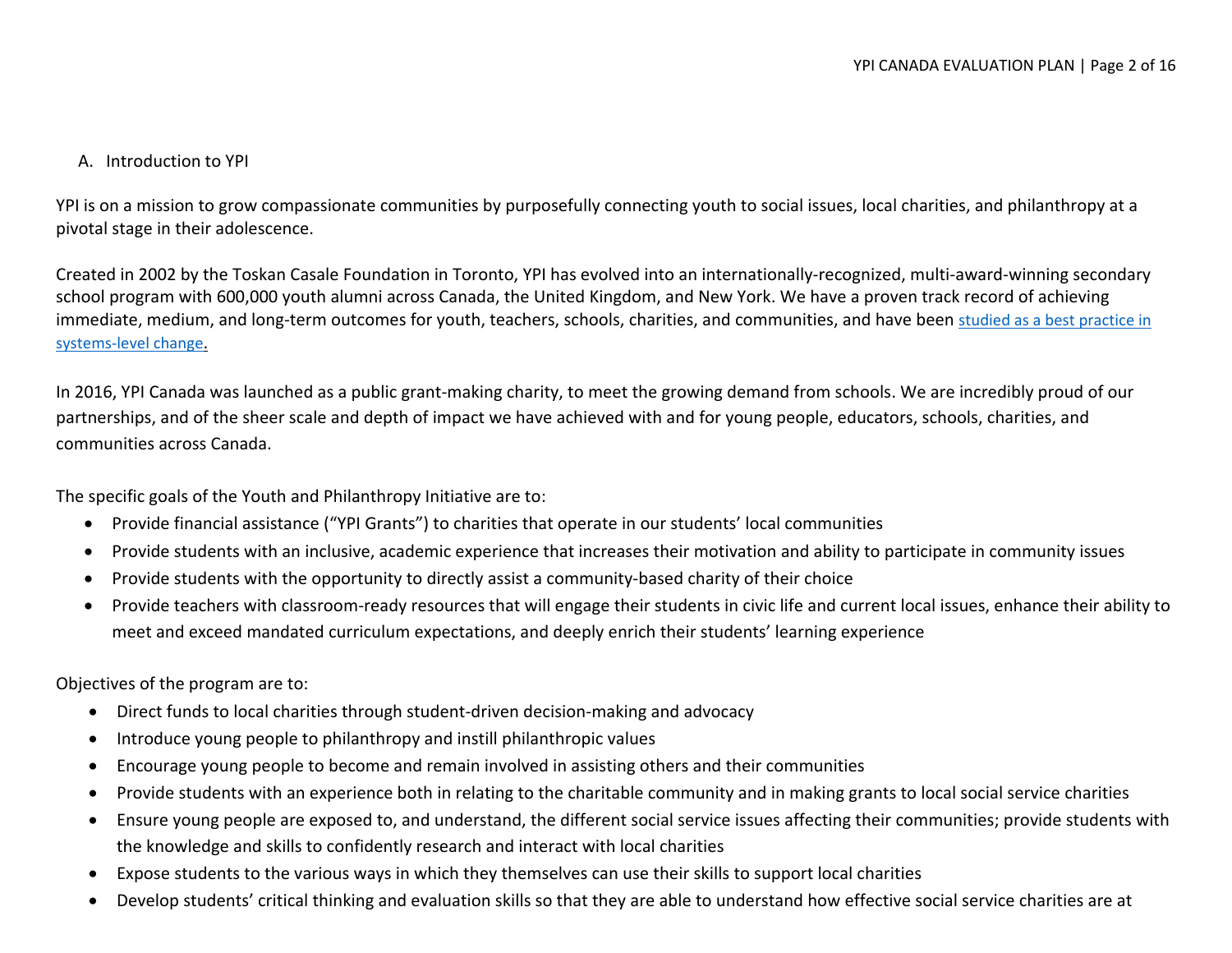meeting community needs

- Develop presentation and information-sharing skills that will help students in the delivery of research results and will support grant-making decisions
- Give students a real-life opportunity to evaluate the merits of proposals, and then allocate funds in support of charities effectively meeting community needs
- <span id="page-2-0"></span>B. Theoretical Framework – Youth Who Thrive "ARC"

YPI's target outcomes and program practices are aligned with the strongest current research into major developmental frameworks for youth, as outlined in "Youth Who Thrive": a summary of critical factors and effective programs for youth, created by the Students Commission of Canada and the Social Program Evaluation Group at Queen's University for the YMCA of Greater Toronto, United Way Toronto (now known as United Way Toronto and York Region), and the Ontario Ministry of Children and Youth Services. YPI's program model supports the Youth Who Thrive "ARC" framework, which is at the core of this summary. The ARC framework asserts that youth need to develop Autonomy; Relatedness; and Competence to thrive both in adolescence, as well as adulthood, with evidence-supported implications for long-term individual, social, and system outcomes such as physical and mental well-being, healthy relationships, employment, and responsible citizenship. For more information, visit [youthwhothrive.ca.](http://www.youthwhothrive.ca/index.php)

YPI also directly supports the principles of Positive Youth Development (5Cs): Competence, Confidence, Connection, Character, Caring/Compassion, plus Contribution.

In YPI Canada's evaluation program, we have begun to use the Youth Who Thrive framework as a general benchmark to measure and track:

- 1. YPI's immediate cognitive, social, and emotional outcomes for Canadian youth: this is reflected in this plan through our outcome evaluation questions relating to youth who participate in our program $1$
- 2. The predicted medium to long term impacts related to successfully achieving these outcomes, based on established peer-reviewed research. Collecting robust longitudinal data on our youth participants is a challenge, and so we rely on peer-reviewed research on the link between outcomes like those in our program and longer-term changes for individuals and society.
- 3. The strength and alignment of our program practices, based on the ten key features of effective youth programs<sup>2</sup>

<sup>&</sup>lt;sup>1</sup> See outcome evaluation questions 4-7 on page 4; short-term outcomes for youth in our logic model on page 7; and indicators for these outcomes on pages 8 and 9. <sup>2</sup> The ten key features of effective youth programming are:

<sup>1.</sup> supportive relationships;

<sup>2.</sup> opportunities to belong;

<sup>3.</sup> positive social norms;

<sup>4.</sup> integration of family, school, and community efforts;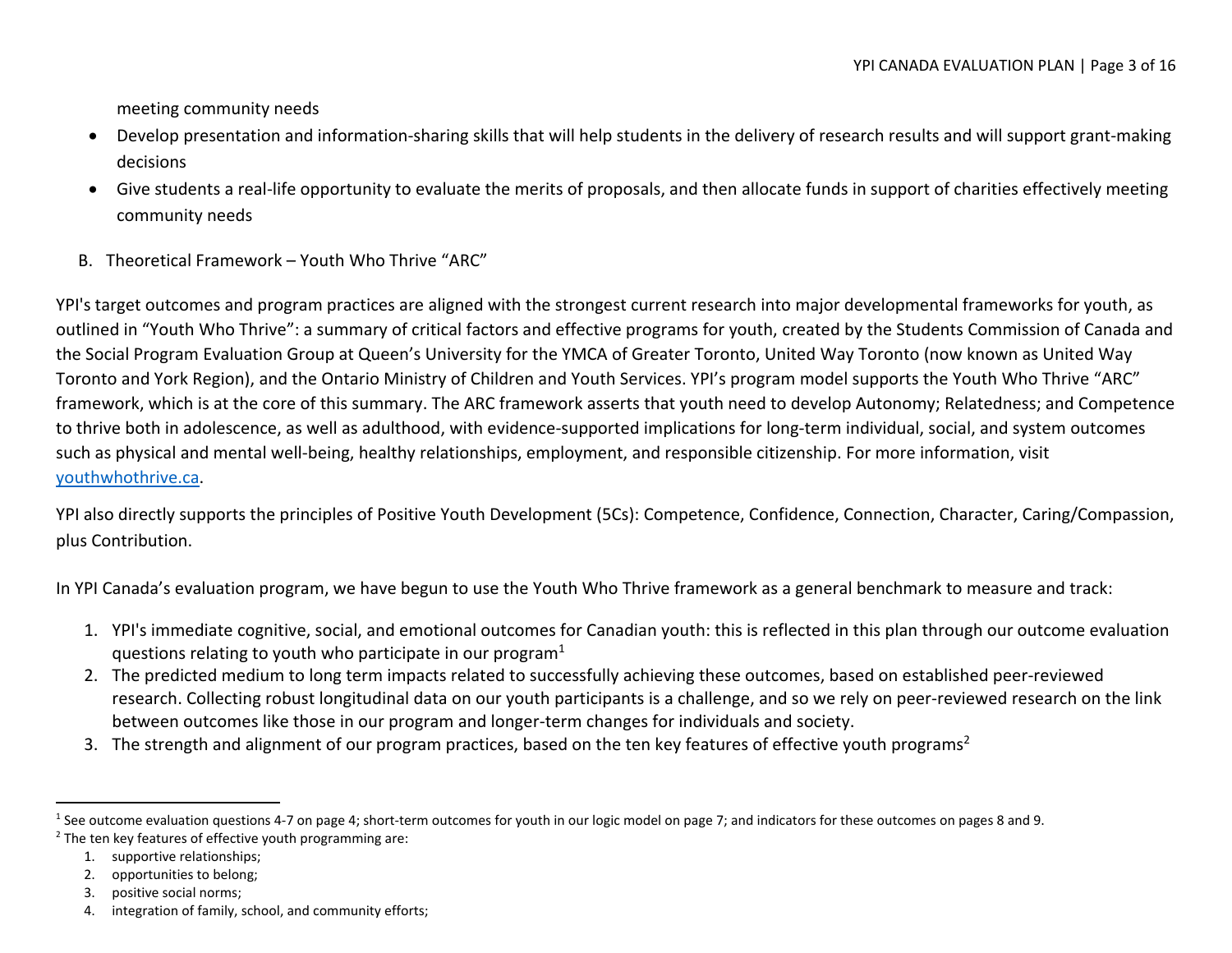In addition to outcomes for young people ages 14-16, YPI Canada produces immediate, medium, and long-term outcomes for social service charities, vulnerable people, and the Canadian public. These important outcomes are measured to the degree possible, as outlined below.

# <span id="page-3-0"></span>C. Evaluation Purposes

The purpose of this evaluation is to understand if YPI is achieving its goals and objectives. To accomplish this we measure outputs and evaluate outcomes for students, schools, and communities participating in the YPI program. Specifically, the following evaluation goals are addressed:

- To evaluate whether each school is complying with YPI program requirements<sup>3</sup> and meeting expectations of partnership as outlined in our School Support System (schools categorized as "Best Practice"; "Good Standing"; or "Needs Support")<sup>4</sup>
- To learn about school outputs (i.e. students reached, people learning about social issues, charities visited)
- To evaluate short-term outcomes of the program related to students reached, youth knowledge, attitudes and behaviour changes
- To measure charity outputs (i.e. community members benefiting from YPI grants)
- To evaluate short-term outcomes of grants provided to charities related to the services these charities offer
- To evaluate the medium, and long-term outcomes of the program for schools, charities, and alumni students.

- 7. support for youth to be effective and feel like they matter;
- 8. opportunities for skill-building;
- 9. diversity of experience;
- 10. customized youth programming.

#### <sup>3</sup> YPI's minimum program requirements are:

- 1. YPI is taught in all classes of one mandatory course across one chosen grade: 9 or 10. This is in order to be inclusive to all students.
- 2. School has a minimum of 25 students in the grade level selected to participate in YPI.
- 3. Lead Teacher provides updates on the school's YPI project upon request throughout the year.
- 4. YPI is delivered over the course of at least four weeks (in each class), using/adapting the lessons in the provided YPI curriculum guide.
- 5. 100% of students complete charity site visits. School permits students to make off-campus site visits to their chosen charities.
- 6. Charities are identified and selected by students, and meet the YPI eligibility requirements: registered charity providing social services directly to people in your local community.
- 7. A Final Presentations Assembly will be arranged to permit finalist teams from each class to give their presentation to an audience and a panel of judges. Minimum recommendation for audience: one entire grade level. Judging panel must have a majority of students.

<sup>4</sup> The purpose of th[e School Support System](https://www.goypi.org/wp-content/uploads/2018/11/YPI-School-Support-System.pdf) is to ensure that each participating school is meeting the YPI program requirements and reaching their full potential in the program with the highest possible impact for students and for the local community. According to the school's standing, the YPI team will prioritize allocating staff resources (phone support, travel, etc.) to schools in need of support. By default, the YPI team assumes that every school starts in a position of needing support, and will work with the Lead Teacher at the school to achieve "Best Practice" standing by their fourth year in the YPI program.

<sup>5.</sup> physical and psychological safety;

<sup>6.</sup> appropriate structure;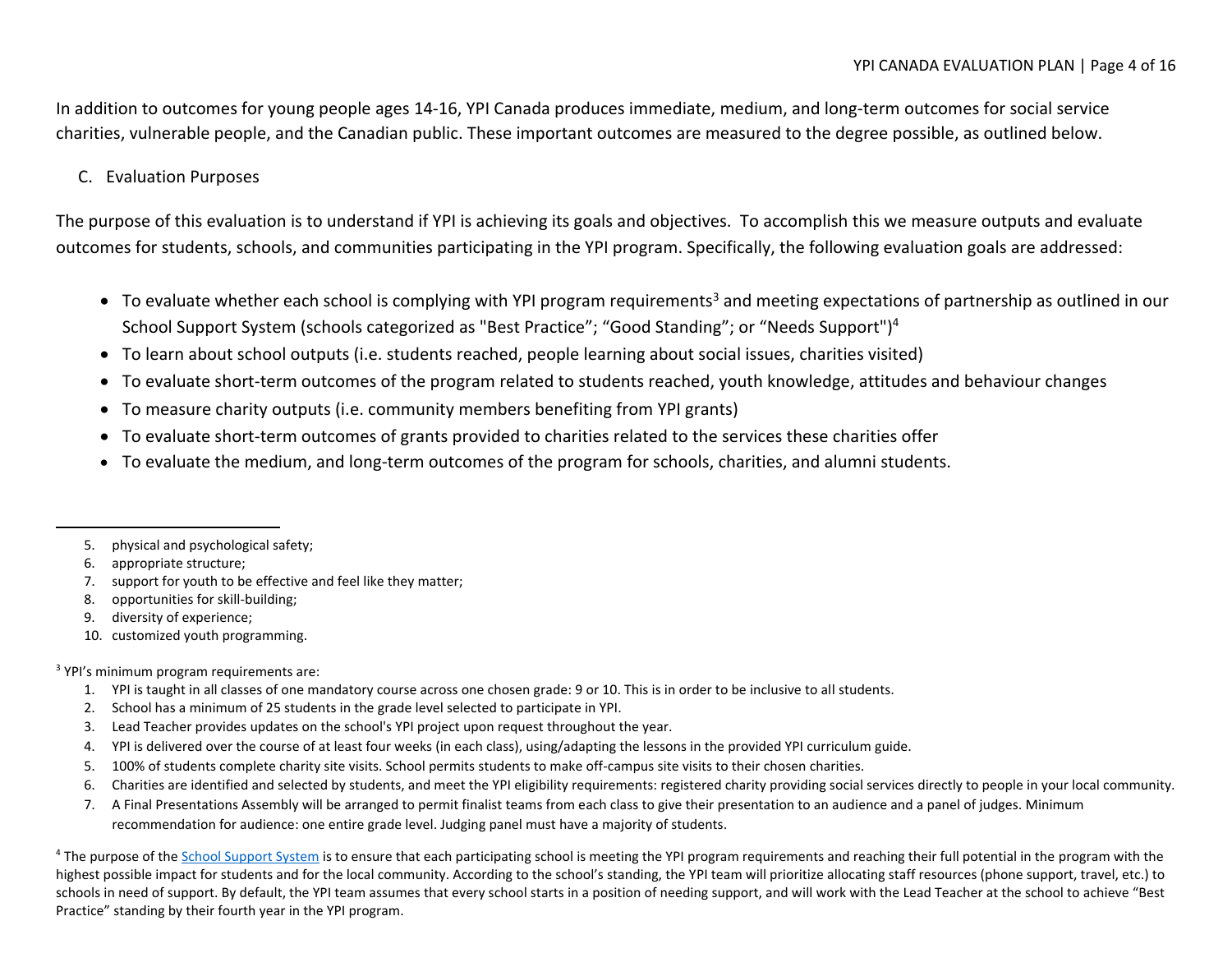## <span id="page-4-0"></span>D. Evaluation Questions

Process Evaluation Questions:

- 1. Are YPI's program principles being upheld by all schools?
- 2. What support do schools need to uphold YPI's program principles?
- 3. What schools are demonstrating examples of best practices, and what are those examples?
- 4. Are there changes that could be made to improve the program for students?
- 5. Are there changes that could be made to improve the program for teachers?
- 6. Are there changes that could be made to improve the program for charities?
- 7. How many people are being reached by our program?
	- a. At each school?
	- b. Regionally?
		- i. YPI students
		- ii. Non-YPI students who attend pitches
		- iii. Beneficiaries of grants

#### Outcome Evaluation Questions:

- 1. How are YPI programs increasing philanthropic investments in communities (e.g. time, treasure, talent)?
- 2. Are youth more aware of, and interested in, social issues after participating in YPI?
- 3. How do youth attitudes and knowledge about the non-profit sector change as a result of participating in YPI?
- 4. What skills do youth develop as a result of participating in YPI?
- 5. What knowledge do youth develop as a result of participating in YPI?
- 6. What attitudes do youth develop as a result of participating in YPI?
- 7. What behaviours do youth develop as a result of participating in YPI?
- 8. What differences/disparities in student outcomes exist between different segments of students, i.e.:
	- a. Students at schools demonstrating best practices and other schools (as evaluated through the School Support System)
	- b. Students at schools in various provinces, participating through different curricular courses
	- c. Students who participate in the program in-person, in blended learning settings, and fully online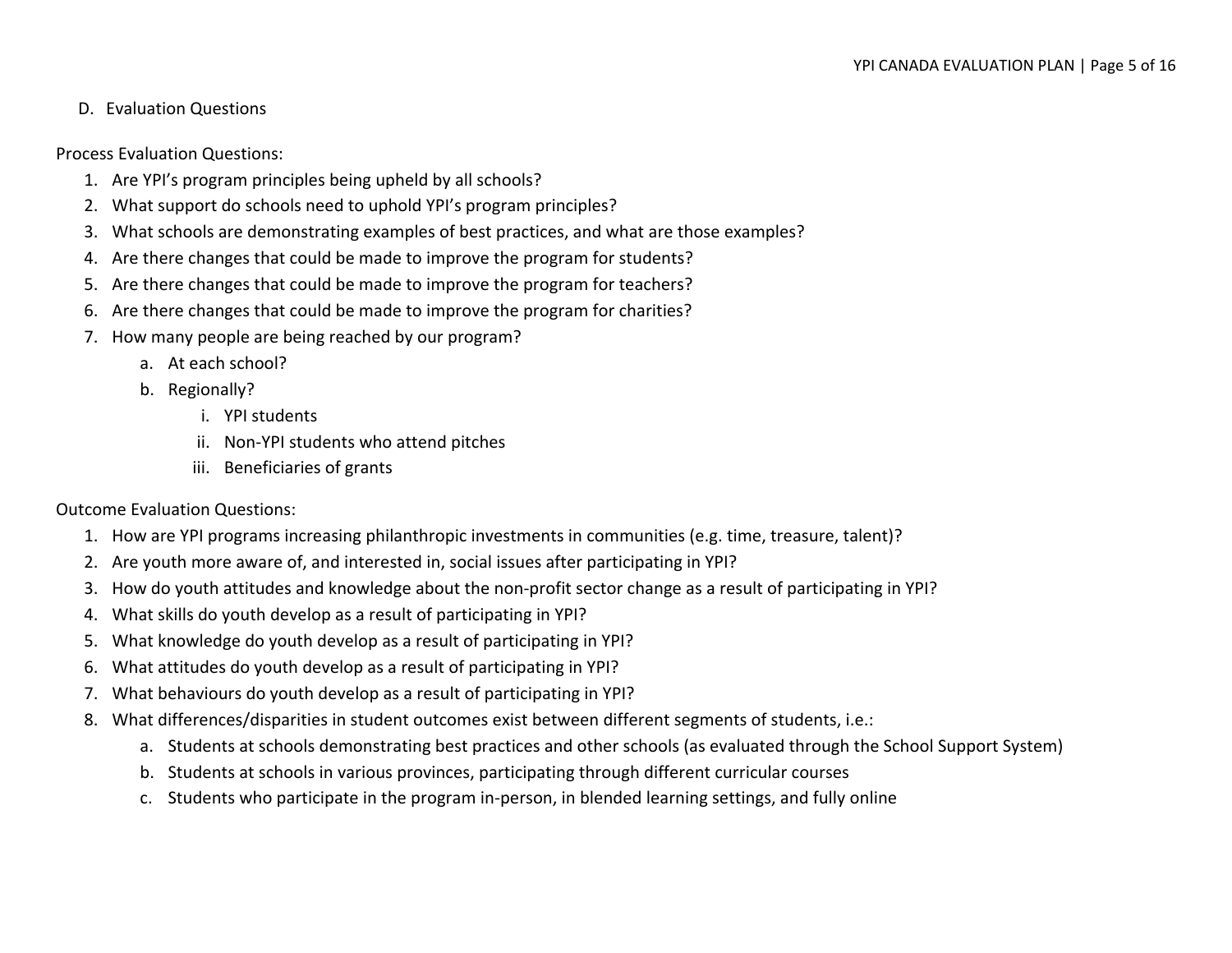#### E. YPI Logic Model

<span id="page-5-0"></span>

|                                                                                                                                                                                                                   |               |                                                                                                                                                                                                                                                                                                                                                                                                                                                                                                                                                                   |  |                                                                                                                                                                                                                                                                                                                                                                                                                                                       |                     | <b>OUTCOMES</b>                                                                                                                                                                                                                                                                                                                                     |                                                                                                                                                                                                                                                                                                                                                                     |                                                                                                                                                                                                                                                                                                                                                                                                                         |  |  |  |  |
|-------------------------------------------------------------------------------------------------------------------------------------------------------------------------------------------------------------------|---------------|-------------------------------------------------------------------------------------------------------------------------------------------------------------------------------------------------------------------------------------------------------------------------------------------------------------------------------------------------------------------------------------------------------------------------------------------------------------------------------------------------------------------------------------------------------------------|--|-------------------------------------------------------------------------------------------------------------------------------------------------------------------------------------------------------------------------------------------------------------------------------------------------------------------------------------------------------------------------------------------------------------------------------------------------------|---------------------|-----------------------------------------------------------------------------------------------------------------------------------------------------------------------------------------------------------------------------------------------------------------------------------------------------------------------------------------------------|---------------------------------------------------------------------------------------------------------------------------------------------------------------------------------------------------------------------------------------------------------------------------------------------------------------------------------------------------------------------|-------------------------------------------------------------------------------------------------------------------------------------------------------------------------------------------------------------------------------------------------------------------------------------------------------------------------------------------------------------------------------------------------------------------------|--|--|--|--|
| <b>INPUTS</b>                                                                                                                                                                                                     |               | <b>ACTIVITIES</b>                                                                                                                                                                                                                                                                                                                                                                                                                                                                                                                                                 |  |                                                                                                                                                                                                                                                                                                                                                                                                                                                       |                     | Short-Term                                                                                                                                                                                                                                                                                                                                          | Medium-Term                                                                                                                                                                                                                                                                                                                                                         | Long-Term (Impact)                                                                                                                                                                                                                                                                                                                                                                                                      |  |  |  |  |
| YPI Staff<br>$\bullet$<br><b>YPI Teachers</b><br>YPI<br>Curriculum,<br>Website,<br>and other<br>resources<br>Charity staff<br><b>YPI Board</b><br>Program and<br>core funding<br>Funding for<br><b>YPI</b> grants | $\rightarrow$ | Teacher support (YPI 101;<br>$\bullet$<br>emails; calls)<br>Teams of teachers meet<br>to plan YPI<br>YPI-facilitated workshops<br>$\bullet$<br>Teacher-facilitated YPI<br>$\bullet$<br>classroom sessions<br>Student teams research<br>$\bullet$<br>on social issues<br>Student teams present on<br>$\bullet$<br>social issues<br>Student teams visit<br>$\bullet$<br>charity<br>Student teams deliver<br>$\bullet$<br>classroom presentations<br>Final presentations:<br>$\bullet$<br>charity selected for grant<br>Grants provided to<br>$\bullet$<br>charities |  | <b>OUTPUTS</b><br>$\rightarrow \bullet$<br># of students who<br>$\rightarrow$<br>participate in YPI<br>process<br># of charities<br>connected to youth<br># of audience<br>$\bullet$<br>members and<br>community members<br>(i.e. parents, siblings)<br>who learn about social<br>issues and charities<br>from YPI students<br>\$ of grants made to<br>charities<br># of people served by<br>$\bullet$<br>charities directly<br>because of YPI grants |                     | • Youth develop the<br>skills, character,<br>and knowledge that<br>are required for<br>more<br>compassionate<br>communities and<br>for meaningful civic<br>engagement <sup>56</sup><br>• Charities and<br>vulnerable people<br>receive an<br>immediate increase<br>in public<br>awareness,<br>empathy, and<br>resources from the<br>local community | • Schools and<br>educators enrich<br>their curriculum<br>and build a culture<br>of compassion and<br>community service<br>at their school<br>• Communities are<br>strengthened by an<br>increase in real<br>relationships and<br>connections<br>between diverse<br>people and<br>institutions<br>• Youth demonstrate<br>meaningful civic<br>engagement after<br>YPI | • Systemic social<br>change is<br>accelerated by<br>lasting positive<br>changes to the<br>attitudes,<br>experiences,<br>knowledge,<br>behaviours, and<br>character traits of<br>people.<br>• Canadian public is<br>more educated<br>about social issues<br>and connected to<br>the value and role<br>of charities in<br>society<br>• Philanthropic<br>process is more<br>inclusive of people<br>in local<br>communities |  |  |  |  |
|                                                                                                                                                                                                                   |               |                                                                                                                                                                                                                                                                                                                                                                                                                                                                                                                                                                   |  |                                                                                                                                                                                                                                                                                                                                                                                                                                                       |                     |                                                                                                                                                                                                                                                                                                                                                     |                                                                                                                                                                                                                                                                                                                                                                     |                                                                                                                                                                                                                                                                                                                                                                                                                         |  |  |  |  |
|                                                                                                                                                                                                                   |               |                                                                                                                                                                                                                                                                                                                                                                                                                                                                                                                                                                   |  |                                                                                                                                                                                                                                                                                                                                                                                                                                                       |                     |                                                                                                                                                                                                                                                                                                                                                     |                                                                                                                                                                                                                                                                                                                                                                     |                                                                                                                                                                                                                                                                                                                                                                                                                         |  |  |  |  |
|                                                                                                                                                                                                                   |               | This is YPI's sphere of control, and what is measured by our process                                                                                                                                                                                                                                                                                                                                                                                                                                                                                              |  |                                                                                                                                                                                                                                                                                                                                                                                                                                                       |                     |                                                                                                                                                                                                                                                                                                                                                     | This is YPI's sphere of influence, and what is measured by our                                                                                                                                                                                                                                                                                                      |                                                                                                                                                                                                                                                                                                                                                                                                                         |  |  |  |  |
| evaluation.                                                                                                                                                                                                       |               |                                                                                                                                                                                                                                                                                                                                                                                                                                                                                                                                                                   |  |                                                                                                                                                                                                                                                                                                                                                                                                                                                       | outcome evaluation. |                                                                                                                                                                                                                                                                                                                                                     |                                                                                                                                                                                                                                                                                                                                                                     |                                                                                                                                                                                                                                                                                                                                                                                                                         |  |  |  |  |

<sup>&</sup>lt;sup>5</sup> This short-term outcome for youth is unpacked into specific cognitive, social, and emotional outcomes that we measure annually in the following section.

<sup>&</sup>lt;sup>6</sup> "Civic engagement means working to make a difference in the civic life of our communities and developing the combination of knowledge, skills, values and motivation to make that difference. It means promoting the quality of life in a community, through both political and non-political processes." Source: Civic Responsibility and Higher Education, edited by Thomas Ehrlich, published by Oryx Press, 2000.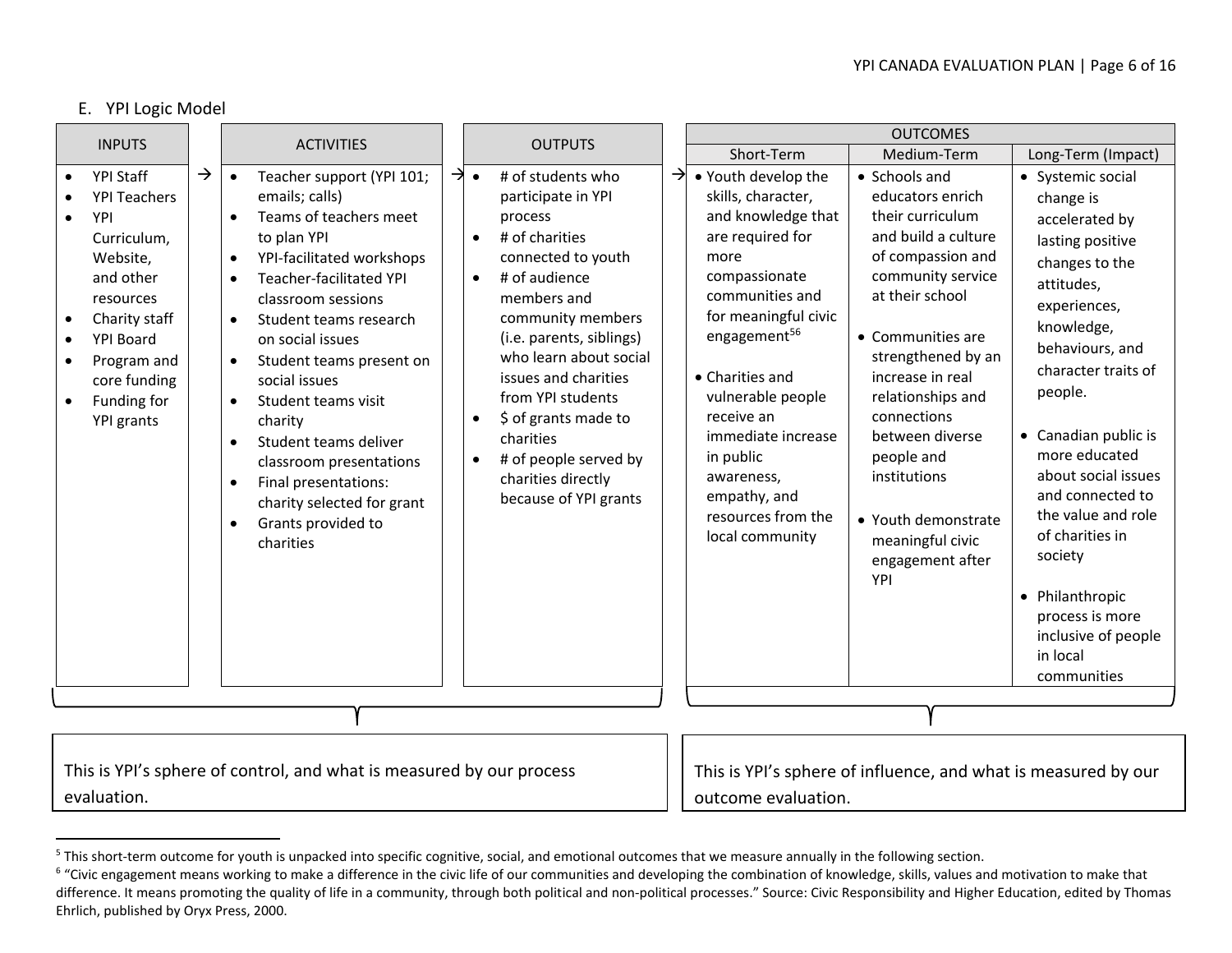<span id="page-6-0"></span>F. Cognitive, Social, and Emotional Outcomes for Youth

In alignment with the Youth Who Thrive framework, we measure the following cognitive, social, and emotional outcomes for participating youth in our program:

General Outcome:

Youth develop the skills, character, and knowledge that are required for more compassionate communities and for meaningful civic engagement.

Cognitive (Learning/Skill Development/Head) Outcomes

- 1. Youth are aware of social issues in their communities
- 2. Youth have a good understanding of the role of charities in their communities
- 3. Youth develop 21<sup>st</sup> century competencies (creativity, critical thinking, collaboration, communication, character, citizenship, computer/technology skills)
- 4. Youth perceive future benefit in the skills and knowledge they gain through YPI

Emotional (Feeling/Heart) Outcomes:

- 5. Youth know themselves and their values on a deeper level
- 6. Youth become more empathetic
- 7. Youth believe that they can make a positive difference in their communities through their voices and actions

Social (Behavioural/Hands) Outcomes:

- 8. Youth speak up about social issues that they care about in their communities
- 9. Youth talk about local charities and how they help people in their communities
- 10. Youth engage more in philanthropic activities in their communities (i.e. volunteering, activism, fundraising, voting)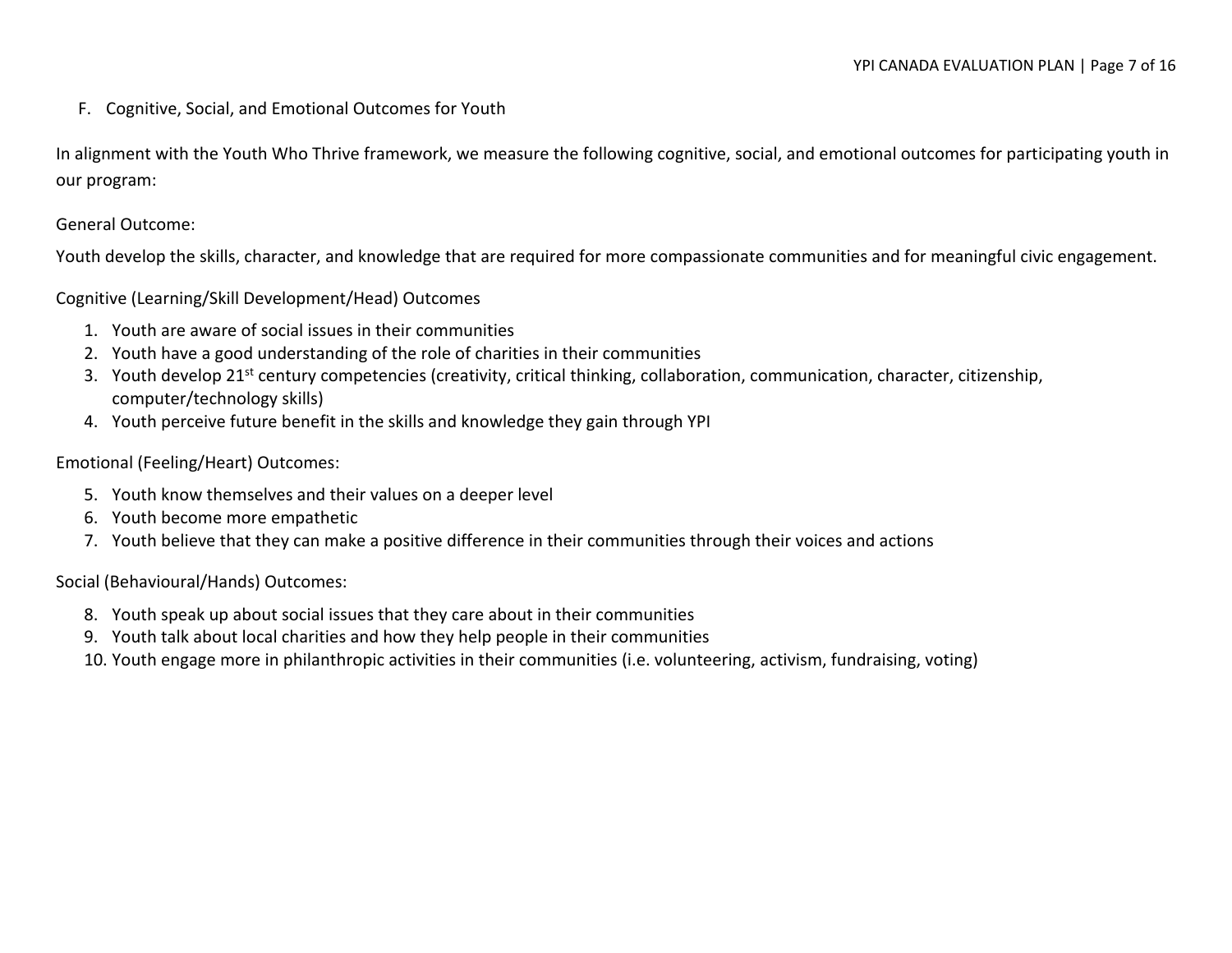# <span id="page-7-0"></span>G. Data Inventory

| Data Source           | Format        | Stakeholder     | Data Location | <b>Evaluation Type</b> | Notes & Data points of note coming out of source  |
|-----------------------|---------------|-----------------|---------------|------------------------|---------------------------------------------------|
|                       |               |                 |               |                        | Applications accepted throughout the year, staff  |
|                       |               |                 |               |                        | monitor on an ongoing basis                       |
|                       |               |                 |               |                        | Qualitative info re. schools YPI works with i.e.  |
|                       |               |                 |               |                        | whether school is in a Neighborhood               |
| Application to        |               |                 |               |                        | Improvement Area, whether the school is           |
| participate           | Online form   | <b>Teachers</b> | Google Forms  | Process                | rural/urban, etc.                                 |
|                       |               |                 |               |                        | Deadline for participating schools in mid-Sept.   |
|                       |               |                 |               |                        | Outputs: number of students served; data to       |
|                       |               |                 |               |                        | inform School Support Plan, i.e. how many         |
|                       |               |                 |               |                        | teachers at each school are new to YPI, when the  |
| Launch survey         | Online survey | <b>Teachers</b> | SurveyMonkey  | Process                | courses will be offered, month of Final, etc.     |
|                       |               |                 |               |                        | Notes stored in client relationship management    |
|                       |               |                 |               |                        | (CRM) system (Salesforce). Calls/meetings         |
|                       |               |                 |               |                        | prioritized for new schools, schools with new     |
|                       |               |                 |               |                        | leads, and schools categorized as "Needs          |
|                       |               |                 |               |                        | Support" in School Support System from previous   |
|                       |               |                 |               |                        | year.                                             |
|                       |               |                 |               |                        | Data to inform School Support Plan, i.e. whether  |
| Back-to-school phone  |               |                 |               |                        | school would like staff to facilitate workshops   |
| call/program planning | Phone call or |                 |               |                        | with students, whether budget for travel needs to |
| meetings              | In-person     | <b>Teachers</b> | Salesforce    | Process                | be prioritized, etc.                              |
|                       |               |                 |               |                        | Data to support planning staff attendance at      |
|                       |               |                 |               |                        | Finals, i.e. travel budget prioritized based on   |
|                       |               |                 |               |                        | schools that require support and schools that put |
| Final booking form    | Online survey | Teachers        | SurveyMonkey  | Process                | on large-scale events.                            |
|                       |               |                 |               |                        | Notes on student attitudes, demographics, school  |
|                       |               |                 |               |                        | culture, how workshop went is stored in           |
|                       |               |                 |               |                        | Salesforce.                                       |
|                       |               |                 |               |                        | Data to inform School Support Plan, i.e. whether  |
|                       |               |                 |               |                        | school would like staff to facilitate additional  |
|                       |               |                 |               |                        | workshops with students, other ways we can        |
| Student workshops     | In-person     | <b>Students</b> | Salesforce    | Process                | support Lead.                                     |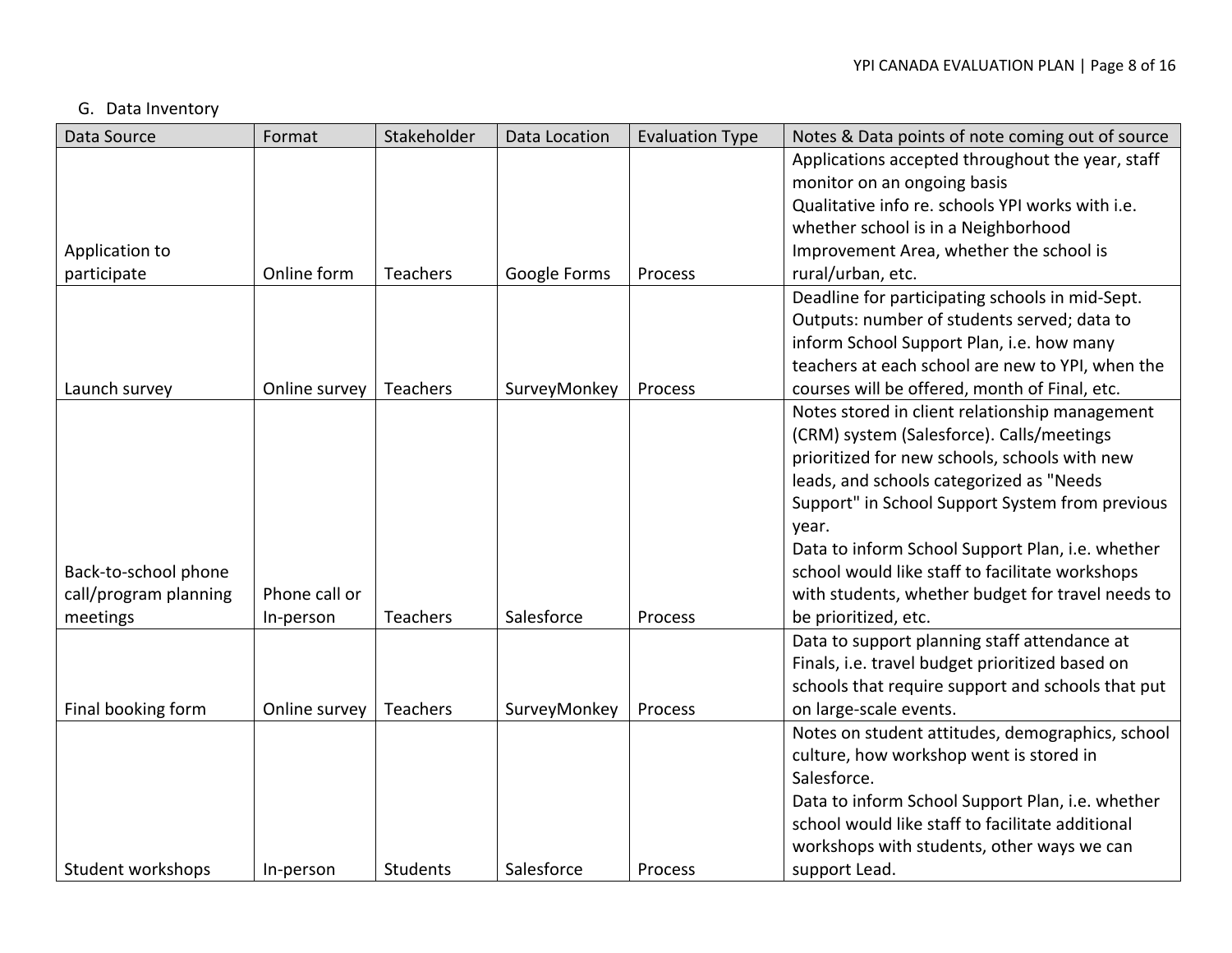|                         |               |               |              |             | We rely on these surveys for a much of our       |
|-------------------------|---------------|---------------|--------------|-------------|--------------------------------------------------|
|                         |               |               |              |             | reporting. Outcome data feeds through Google     |
|                         |               |               |              |             | Sheets and into a Google Data Studio dashboard   |
|                         |               |               |              |             | on the impact page of goypi.org.                 |
|                         |               |               |              |             | All student outcome data (cognitive, social,     |
|                         |               |               |              |             | emotional); process data telling us about their  |
|                         |               |               |              | Process and | experience, i.e. did they visit a charity? What  |
| Post-YPI student survey | Online survey | Students      | SurveyMonkey | Outcome     | challenges did they face?                        |
|                         |               |               |              |             | Important administrative function: teachers sign |
|                         |               |               |              |             | off on where grant for their school is going.    |
|                         |               |               |              |             | Outcomes for schools, i.e. school-community      |
|                         |               |               |              |             | connection, teacher validation/triangulation of  |
|                         |               |               |              |             | student outcomes, output data i.e. tracking      |
| Post-YPI teacher survey |               |               |              | Process and | where grants go, feedback on resources and       |
| & Final summary form    | Online survey | Teachers      | SurveyMonkey | Outcome     | program support.                                 |
| Participating charity   |               | Charity       |              |             |                                                  |
| survey                  | Online survey | professionals | SurveyMonkey | Process     | Feedback on YPI experience                       |
|                         |               |               |              |             | Feedback on YPI experience, expected outputs     |
|                         |               |               |              |             | and outcomes of grant itself, i.e. how many      |
|                         |               | Charity       |              | Process and | people will be served, what changes will happen, |
| Grantee survey          | Online survey | professionals | SurveyMonkey | Outcome     | etc.                                             |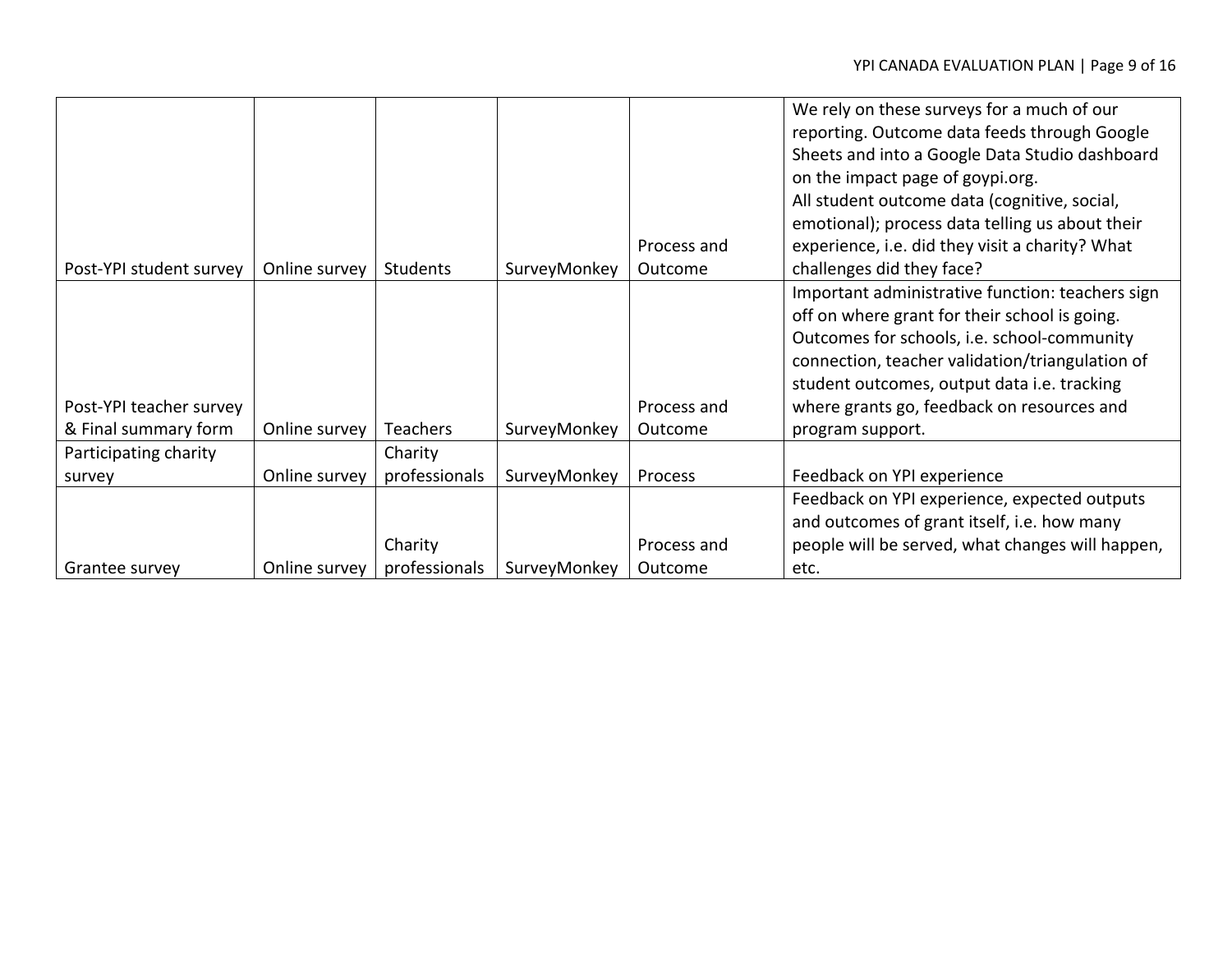# <span id="page-9-0"></span>H. Key Stakeholders

| Stakeholder                                        | What role will they play in the evaluation?                                                                                                                                                                                                                                                                                     | How will they use the evaluation findings?                                                                                                                                                                                          |
|----------------------------------------------------|---------------------------------------------------------------------------------------------------------------------------------------------------------------------------------------------------------------------------------------------------------------------------------------------------------------------------------|-------------------------------------------------------------------------------------------------------------------------------------------------------------------------------------------------------------------------------------|
| Teachers & administrators                          | Review content of student pre-YPI* and post-YPI<br>$\bullet$<br>surveys<br>Facilitate student pre-YPI* and post-YPI surveys<br>$\bullet$<br>Participate in Teacher surveys<br>Participate in process evaluation by completing forms,<br>$\bullet$<br>corresponding with program staff, and taking part in<br>program activities | To evaluate the outcomes of the program within their<br>individual schools<br>To make programming decisions about YPI at their<br>school/in their classes                                                                           |
| Students                                           | Participate in pre-YPI* and post-YPI surveys and<br>$\bullet$<br>participatory evaluation in plenary session (in<br>development)<br>Participate in process evaluation by taking part in<br>$\bullet$<br>program activities                                                                                                      | Opportunity for reflection through surveys and through<br>participatory evaluation in plenary session (in<br>development)                                                                                                           |
| Charity staff                                      | Participate in charity surveys<br>٠<br>Participate in process evaluation by taking part in<br>program activities                                                                                                                                                                                                                | To learn about the values, interests, attitudes, and skills<br>$\bullet$<br>of young people as they relate to charities and the non-<br>profit sector<br>Will benefit from programming improvements that<br>come out of evaluations |
| YPI funding partners<br>(existing and prospective) | Establish expectations for outcomes to evaluate<br>$\bullet$                                                                                                                                                                                                                                                                    | To make funding decisions based on their satisfaction<br>$\bullet$<br>with outcomes<br>To evaluate the impact of their investment in YPI                                                                                            |
| YPI mission peers                                  | Consult on shared, systems-level impact objectives, and<br>$\bullet$<br>how they can be evaluated within YPI's framework                                                                                                                                                                                                        | YPI results compared and synthesized with other<br>$\bullet$<br>available data to advance understanding, capture trends<br>in real time, and establish priorities for sector                                                        |
| YPI board & staff                                  | Staff facilitate all evaluations                                                                                                                                                                                                                                                                                                | To evaluate and report on outputs and outcomes of YPI<br>$\bullet$<br>To make programming decisions<br>Leverage findings for partnership development                                                                                |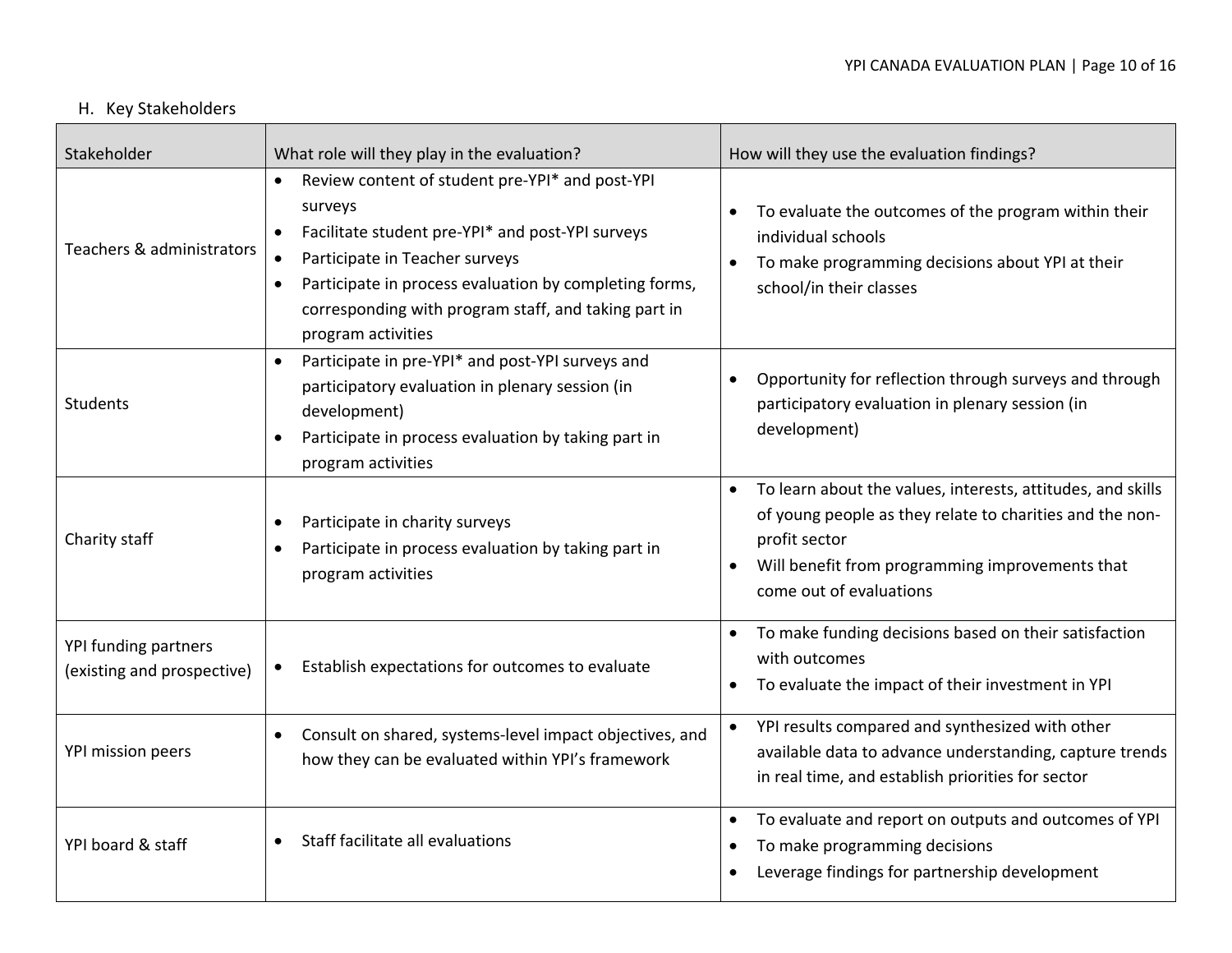# <span id="page-10-0"></span>I. Report Card: Outputs, Outcomes & Indicators of Success

| Output/Outcome                                                                                                                                                         | Measurable Indicators                                                                                                                                                                                                                                                                                                                                                                                                                                                                                                                                                                       | Result | Sources of Information                                         |
|------------------------------------------------------------------------------------------------------------------------------------------------------------------------|---------------------------------------------------------------------------------------------------------------------------------------------------------------------------------------------------------------------------------------------------------------------------------------------------------------------------------------------------------------------------------------------------------------------------------------------------------------------------------------------------------------------------------------------------------------------------------------------|--------|----------------------------------------------------------------|
| Output: # of students participate in<br><b>YPI process</b>                                                                                                             | # of students enrolled                                                                                                                                                                                                                                                                                                                                                                                                                                                                                                                                                                      |        | Launch forms                                                   |
| Output: # of charities connected to<br>youth                                                                                                                           | # of pitches delivered on behalf of charities in<br>classrooms (which indicates # of connections<br>made between teams and local organizations)                                                                                                                                                                                                                                                                                                                                                                                                                                             |        | Formula: # of students enrolled / 4<br>(average size of group) |
| Output: # of audience members and<br>community members taught by YPI<br>students (i.e. parents, siblings) learn<br>about social issues and charities                   | • # of non-YPI students attending Finals<br>• Average number of people with whom<br>students report sharing information about<br>their selected charity outside of school (i.e.<br>parents, siblings, friends)                                                                                                                                                                                                                                                                                                                                                                              |        | Final Summary Forms; Post-YPI Student<br>Surveys               |
| Output: \$ of grants made to charities                                                                                                                                 | • Cheques cut to charities                                                                                                                                                                                                                                                                                                                                                                                                                                                                                                                                                                  |        | Project management tracking                                    |
| Output: # of people served by<br>charities directly because of YPI grants                                                                                              | • # of people charities report to be<br>beneficiaries of grant                                                                                                                                                                                                                                                                                                                                                                                                                                                                                                                              |        | <b>Charity Survey</b>                                          |
| Short term outcome: Youth will<br>develop the skills, character, and<br>knowledge that are required for<br>meaningful civic engagement (related<br>cognitive outcomes) | % of students and teachers reporting<br>$\bullet$<br>increased awareness and understanding of<br>social issues in their communities<br>% of students and teachers reporting<br>increased understanding of the role of<br>charities in their communities<br>% of students and teachers reporting<br>$\bullet$<br>increased understanding of how charities<br>operate<br>% of students reporting that they think they<br>can use the skills and knowledge developed<br>through YPI in the future<br>% of students and teachers reporting that<br>YPI provided the opportunity to develop 21st |        | Pre*- and Post-YPI Student Surveys;<br><b>Teacher Surveys</b>  |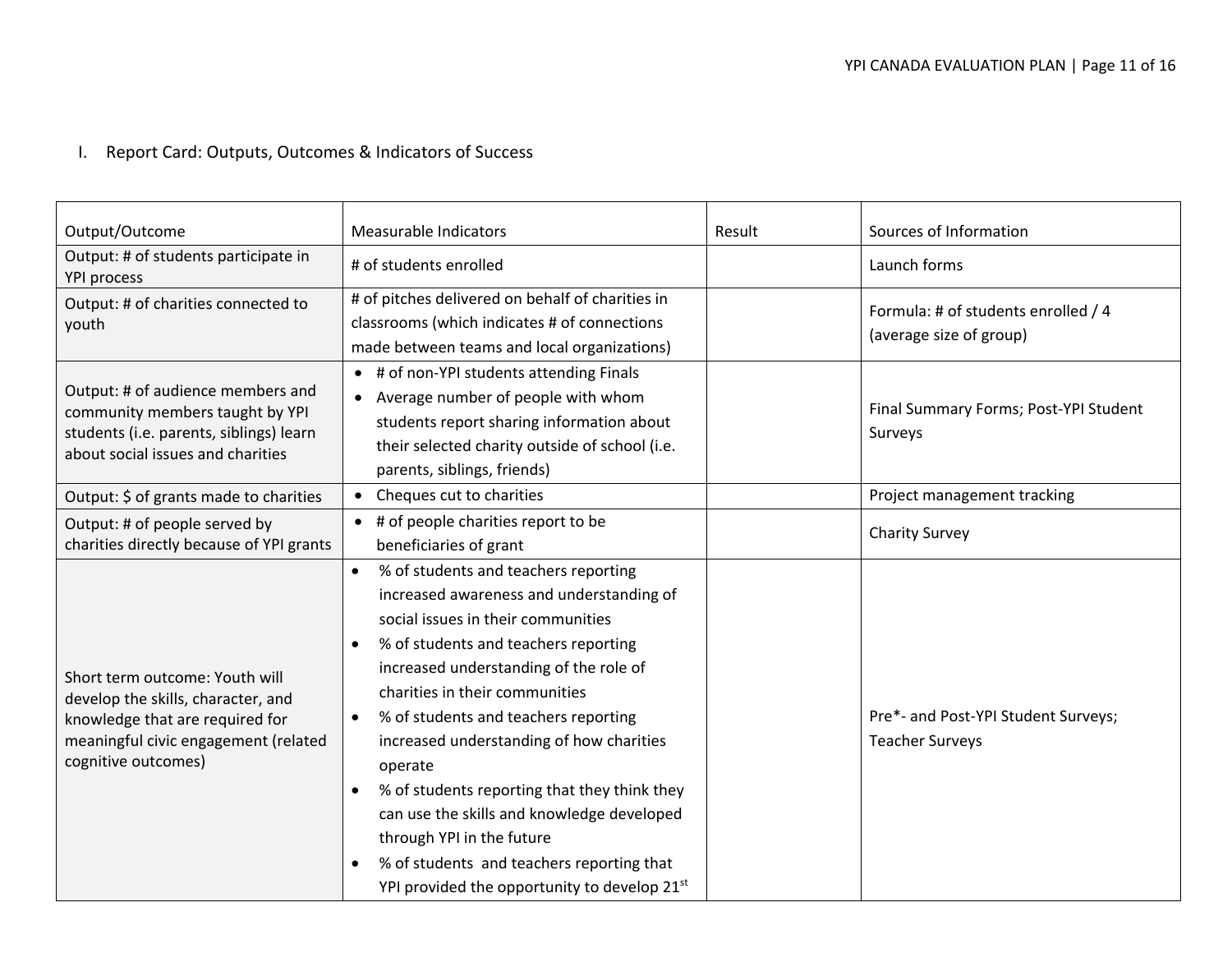|                                                                                                                                                                        | <b>Century Competencies</b>                                                                                                                                                                                                                                                                                                                                                                                                                                                                                                                                                                                                        |                                                               |
|------------------------------------------------------------------------------------------------------------------------------------------------------------------------|------------------------------------------------------------------------------------------------------------------------------------------------------------------------------------------------------------------------------------------------------------------------------------------------------------------------------------------------------------------------------------------------------------------------------------------------------------------------------------------------------------------------------------------------------------------------------------------------------------------------------------|---------------------------------------------------------------|
| Short term outcome: Youth will<br>develop the skills, character, and<br>knowledge that are required for<br>meaningful civic engagement (related<br>emotional outcomes) | % of students and teachers reporting that<br>students better know themselves and their<br>personal values<br>% of students and teachers reporting<br>$\bullet$<br>increased student empathy for others<br>% of students and teachers reporting<br>٠<br>increased student belief that they can make a<br>positive difference in their community<br>through their voice and actions<br>% of students and teachers reporting that<br>students care more about their community<br>and what to help find solutions to problems<br>affecting people in it                                                                                | Pre*- and Post-YPI Student Surveys;<br><b>Teacher Surveys</b> |
| Short term outcome: Youth will<br>develop the skills, character, and<br>knowledge that are required for<br>meaningful civic engagement (related<br>social outcomes)    | % of students and teachers reporting<br>increased likelihood for students to speak up<br>more about social issues they care about<br>% of students and teachers reporting<br>increased likelihood for students to talk<br>about charities and how they help people in<br>their community more<br>% of students and teachers reporting<br>$\bullet$<br>increased likelihood for students to speak up<br>to help break down stereotypes and stigma<br>about people and issues in their community<br>% of students and teachers reporting<br>increased likelihood for students to engage in<br>philanthropic activities in the future | Pre*- and Post-YPI Student Surveys;<br><b>Teacher Surveys</b> |
| Medium term outcome: Schools and<br>educators will enrich their curriculum<br>and build a culture of compassion and<br>community service at their school               | % of teachers reporting that YPI creates<br>opportunities for their school to meaningfully<br>connect with the community<br>% of teachers reporting that YPI contributes                                                                                                                                                                                                                                                                                                                                                                                                                                                           | <b>Teacher Surveys</b>                                        |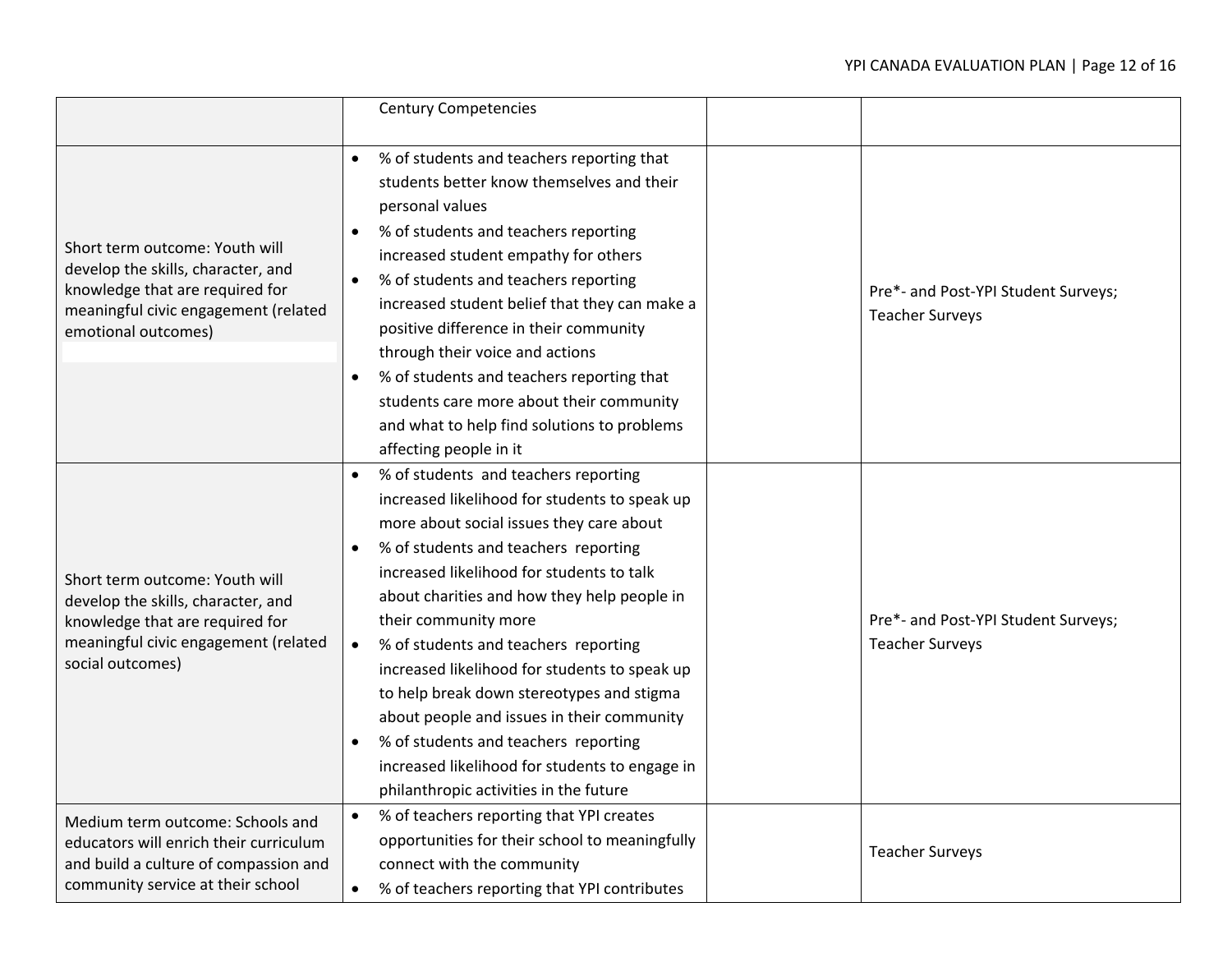|                                                                                                                                              | to a stronger culture of caring and service<br>within their school                                                                                                                                                                                                                                                                                                    |                                                                             |
|----------------------------------------------------------------------------------------------------------------------------------------------|-----------------------------------------------------------------------------------------------------------------------------------------------------------------------------------------------------------------------------------------------------------------------------------------------------------------------------------------------------------------------|-----------------------------------------------------------------------------|
| Medium term: Charities and<br>vulnerable people will receive greater<br>public awareness, empathy, and<br>resources from the local community |                                                                                                                                                                                                                                                                                                                                                                       | Anecdotes from our community; Research<br>in alignment with our work        |
| Medium term: Youth will demonstrate<br>meaningful civic engagement in their<br>communities                                                   | % of teachers reporting that students actively<br>engaged with their community by: breaking<br>stigma; staying involved with their charity as<br>a volunteer or staying involved in another<br>way<br>% of students who report that they will stay<br>involved with their charity<br>% of participating charities reporting that<br>students stayed involved post-YPI | Teacher Surveys; Post-YPI Student Surveys,<br>Participating charity surveys |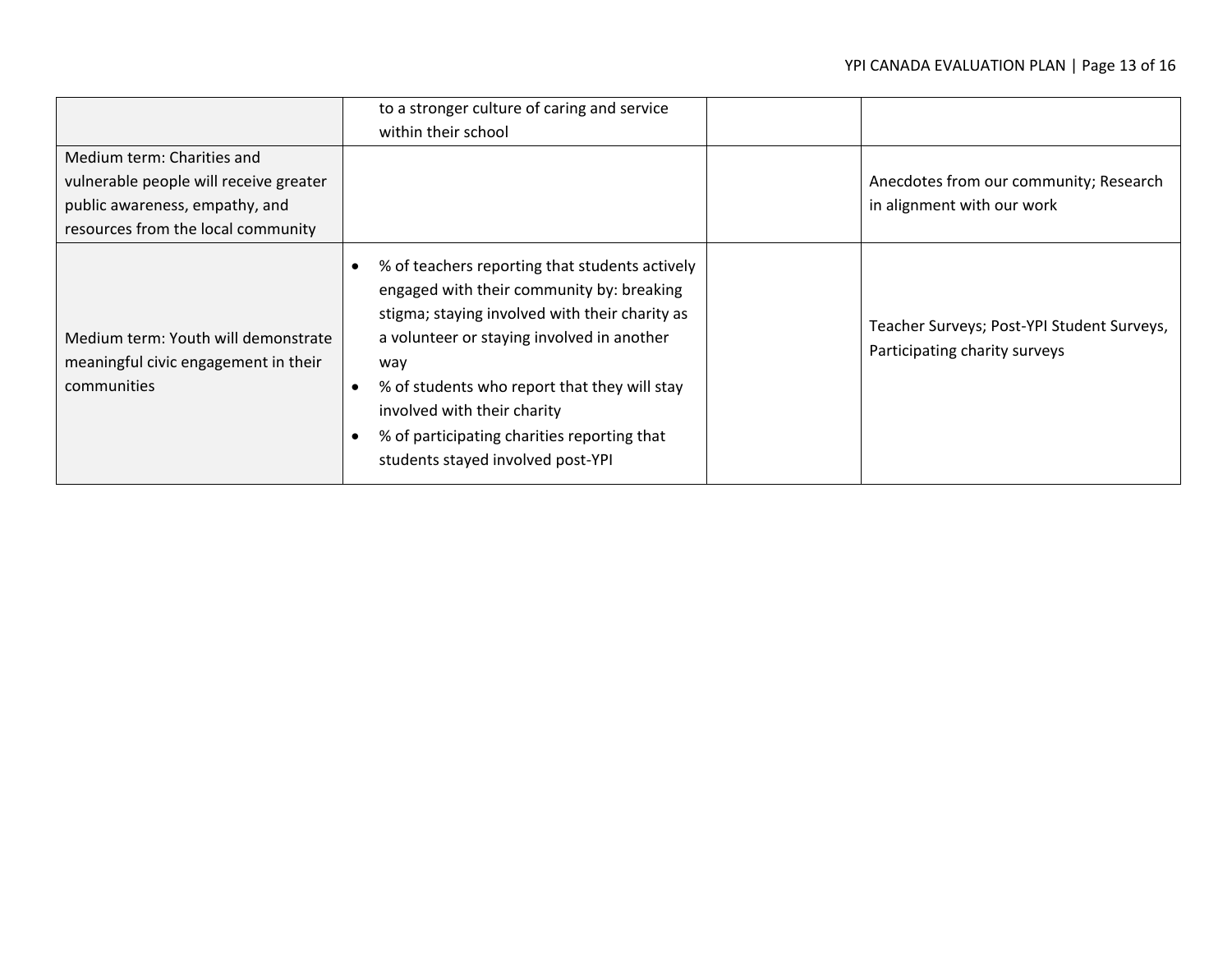<span id="page-13-0"></span>J. Work Plan: Data Collection, Analysis, Use & Sharing

| <b>MONITORING &amp; PROCESS EVALUATION</b>                                                                                                                                                                                                                                                                                                                                                                                                                                                                                                                                                                                                                                                                                                                                        |                                                                                                                                                                                                                                                                                                                              |                                                                                                                                                                                                                                                                                                                                                                                                                                                                                                                                                   |                                                                                                                                                                                                                                                                                                                                                                                                                                                                                                                                                                                                                                                            |  |  |  |  |  |  |  |
|-----------------------------------------------------------------------------------------------------------------------------------------------------------------------------------------------------------------------------------------------------------------------------------------------------------------------------------------------------------------------------------------------------------------------------------------------------------------------------------------------------------------------------------------------------------------------------------------------------------------------------------------------------------------------------------------------------------------------------------------------------------------------------------|------------------------------------------------------------------------------------------------------------------------------------------------------------------------------------------------------------------------------------------------------------------------------------------------------------------------------|---------------------------------------------------------------------------------------------------------------------------------------------------------------------------------------------------------------------------------------------------------------------------------------------------------------------------------------------------------------------------------------------------------------------------------------------------------------------------------------------------------------------------------------------------|------------------------------------------------------------------------------------------------------------------------------------------------------------------------------------------------------------------------------------------------------------------------------------------------------------------------------------------------------------------------------------------------------------------------------------------------------------------------------------------------------------------------------------------------------------------------------------------------------------------------------------------------------------|--|--|--|--|--|--|--|
| <b>Data Collection Tools</b>                                                                                                                                                                                                                                                                                                                                                                                                                                                                                                                                                                                                                                                                                                                                                      | Data Management                                                                                                                                                                                                                                                                                                              | Analysis & Interpretation Plan                                                                                                                                                                                                                                                                                                                                                                                                                                                                                                                    | Use & Sharing Plan                                                                                                                                                                                                                                                                                                                                                                                                                                                                                                                                                                                                                                         |  |  |  |  |  |  |  |
| Information gathering forms:<br>Application to participate<br>$\circ$<br>Launch form<br>$\circ$<br>Finals booking form<br>$\circ$<br>Cheque request/Final summary<br>$\circ$<br>form<br>Scheduled phone calls:<br>Back-to-school phone calls with<br>$\circ$<br><b>Lead Teachers</b><br>Finals prep phone calls with Lead<br>$\circ$<br>Teachers<br>YPI 101 calls with new teachers<br>$\circ$<br>Scheduled emails:<br>Sept welcome message<br>$\circ$<br>Kick-off/wrap up messages<br>$\circ$<br><b>Book Your YPI Final</b><br>$\circ$<br><b>YPI Final Information</b><br>$\circ$<br>Wrap up email<br>$\circ$<br>Other ongoing phone calls and emails<br>Team observations/notes<br>During workshops<br>$\circ$<br>During meetings<br>$\circ$<br><b>During Finals</b><br>$\circ$ | Quantitative school<br>$\bullet$<br>data managed in<br><b>School Project</b><br>Management<br>spreadsheet and<br>longitudinal datasets<br>(Excel)<br>Correspondence<br>$\bullet$<br>tracked in client<br>relationship<br>management (CRM)<br>system (Salesforce)<br>with relevant<br>school/charity<br>accounts and contacts | Analyze data collected from<br>$\bullet$<br>process evaluation through<br>School Support System. Schools<br>assigned as Needs Support/Good<br>Standing/Best Practice, based on<br>the following:<br>Quality of Lead Teacher<br>$\circ$<br>communication<br>Completion of evaluations<br>$\circ$<br>Adherence to program<br>$\circ$<br>requirements and presence of<br>best practices<br>School culture and support<br>$\circ$<br>for YPI<br>Metrics tracked against Report<br>Card: Outputs, Outcomes &<br>indicators of Success (pages 9-<br>11) | School Support System sent<br>$\bullet$<br>to Lead Teachers and saved<br>in Salesforce<br><b>School Support System</b><br>discussed alongside student<br>outcomes with Lead Teacher<br>at the beginning of the<br>following academic year<br>Support to each school<br>assigned accordingly:<br>Extra check-ins by<br>$\circ$<br>phone/email<br>Allocate budget to travel<br>$\circ$<br>to schools that need<br>support when possible<br>Ongoing team updates at<br>$\bullet$<br>key points throughout the<br>year<br>When semesters/terms<br>$\circ$<br>change<br>Leading up to Finals<br>$\circ$<br>As need arises during<br>$\circ$<br>weekly check-ins |  |  |  |  |  |  |  |
|                                                                                                                                                                                                                                                                                                                                                                                                                                                                                                                                                                                                                                                                                                                                                                                   |                                                                                                                                                                                                                                                                                                                              |                                                                                                                                                                                                                                                                                                                                                                                                                                                                                                                                                   |                                                                                                                                                                                                                                                                                                                                                                                                                                                                                                                                                                                                                                                            |  |  |  |  |  |  |  |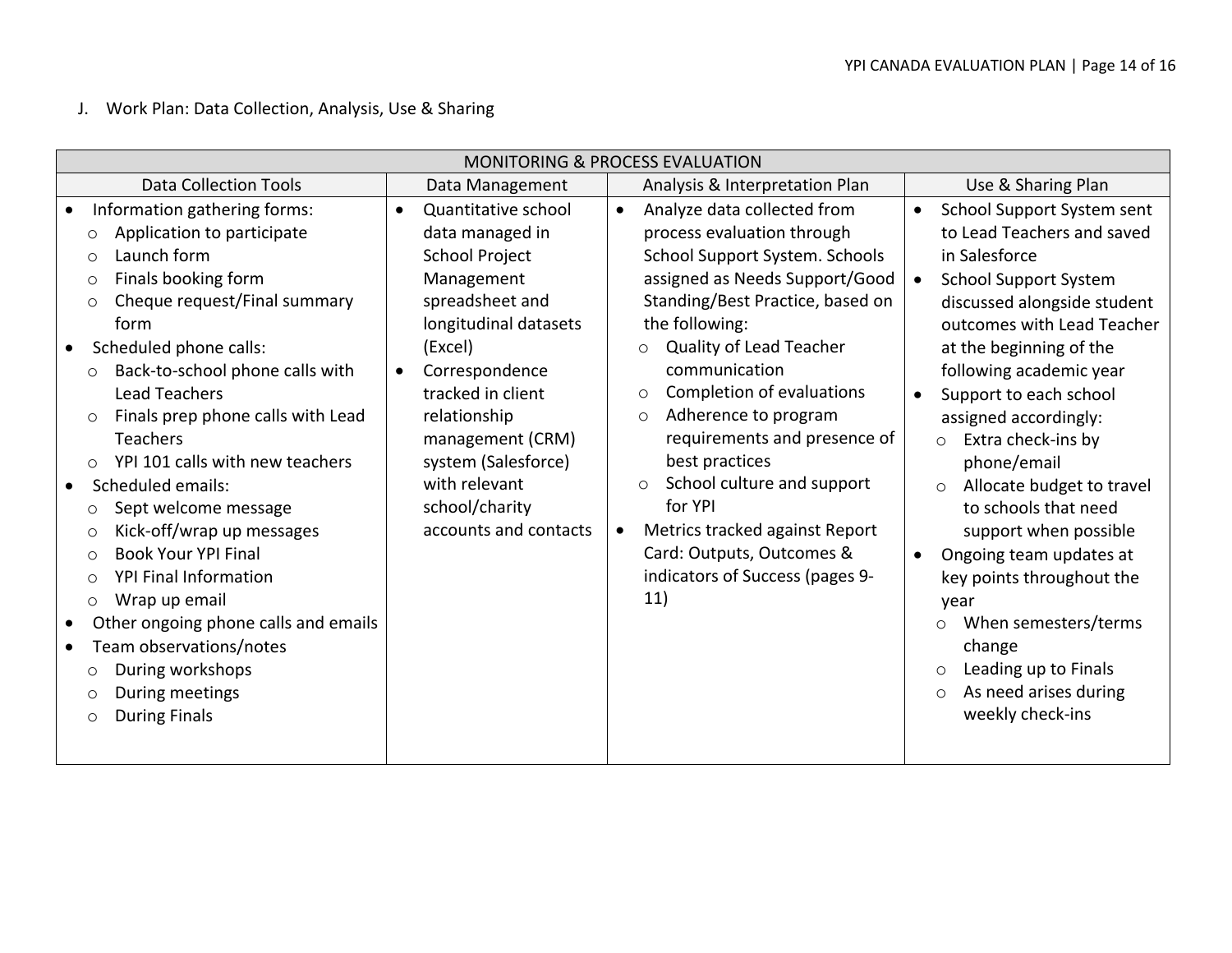|                                                 | <b>OUTCOME EVALUATION</b>                                                                                                                                                                                                                                                                                                                                                  |                                                                                                                                                                                                                                                                                                                                                                                                                                                                                           |                        |                                                                                                                                                                                                                                                                                                                                                            |                                                                                                                                                                                                                                                                                                                                                                                                                                                                                                                                                                                                                                                                                                                                                                                                                                                                                                                                                                                                                                                       |  |  |  |  |  |  |
|-------------------------------------------------|----------------------------------------------------------------------------------------------------------------------------------------------------------------------------------------------------------------------------------------------------------------------------------------------------------------------------------------------------------------------------|-------------------------------------------------------------------------------------------------------------------------------------------------------------------------------------------------------------------------------------------------------------------------------------------------------------------------------------------------------------------------------------------------------------------------------------------------------------------------------------------|------------------------|------------------------------------------------------------------------------------------------------------------------------------------------------------------------------------------------------------------------------------------------------------------------------------------------------------------------------------------------------------|-------------------------------------------------------------------------------------------------------------------------------------------------------------------------------------------------------------------------------------------------------------------------------------------------------------------------------------------------------------------------------------------------------------------------------------------------------------------------------------------------------------------------------------------------------------------------------------------------------------------------------------------------------------------------------------------------------------------------------------------------------------------------------------------------------------------------------------------------------------------------------------------------------------------------------------------------------------------------------------------------------------------------------------------------------|--|--|--|--|--|--|
| <b>Data Collection Tools</b><br>Data Management |                                                                                                                                                                                                                                                                                                                                                                            |                                                                                                                                                                                                                                                                                                                                                                                                                                                                                           |                        | Analysis & Interpretation Plan<br>Use & Sharing Plan                                                                                                                                                                                                                                                                                                       |                                                                                                                                                                                                                                                                                                                                                                                                                                                                                                                                                                                                                                                                                                                                                                                                                                                                                                                                                                                                                                                       |  |  |  |  |  |  |
|                                                 | Formal surveys<br>Pre*-YPI Student<br>$\circ$<br>survey<br>Post-YPI Student<br>$\circ$<br>survey<br>Teacher survey<br>$\circ$<br>Charity grant<br>$\circ$<br>recipient survey<br>Charity finalist<br>$\circ$<br>survey<br>Information gathering<br>forms<br>Launch form<br>$\circ$<br>Finals booking form<br>$\circ$<br>Cheque<br>$\circ$<br>request/Final<br>summary form | Survey feedback data and<br>$\bullet$<br>administrative form data<br>stored in SurveyMonkey<br>Data entry of key<br>$\bullet$<br>information (schools, #<br>students, winning<br>charities) into School<br><b>Project Management</b><br>spreadsheet and<br>longitudinal datasets<br>(Excel)<br>Data from SurveyMonkey<br>connected, cleaned and<br>processed in Google Sheets<br>Testimonials compiled in<br>$\bullet$<br>Excel<br>Suggestions/feedback<br>$\bullet$<br>compiled in Excel | $\bullet$<br>$\bullet$ | Comparative quantitative and<br>qualitative analysis and<br>interpretation of pre*-and post-<br>YPI student surveys, teacher<br>surveys, and charity surveys at<br>key intervals throughout and at<br>the end of the year<br>Metrics tracked against Report<br>Card: Outputs, Outcomes &<br><b>Indicators Of Success</b><br>Key success stories identified | External: Student survey results<br>$\bullet$<br>shared with teachers through<br>Survey Monkey's share page<br>feature (updated on an ongoing<br>basis in real-time), with a follow-<br>up survey report at end of year<br>highlighting changes/growth<br>between pre*- and post-YPI<br>student surveys<br>Internal: Survey reports saved for<br>$\bullet$<br>each school in Salesforce, building<br>an inventory of reports for<br>longitudinal analysis<br>Internal: Program quality<br>improvement/revision suggestions<br>reviewed (minor ones reviewed<br>on an ongoing basis; substantial<br>ones reviewed at the end of the<br>school year), and plan for<br>implementation created<br>Internal : review of Report Card:<br>Outputs, Outcomes & indicators<br>of Success<br>External: interactive impact<br>$\bullet$<br>dashboards (using Google Data<br>Studio) published publicly on<br>goypi.org, and sent to all<br>stakeholders featuring key<br>statistics<br>External: social media & blog<br>posts on stats, stories, case<br>studies |  |  |  |  |  |  |